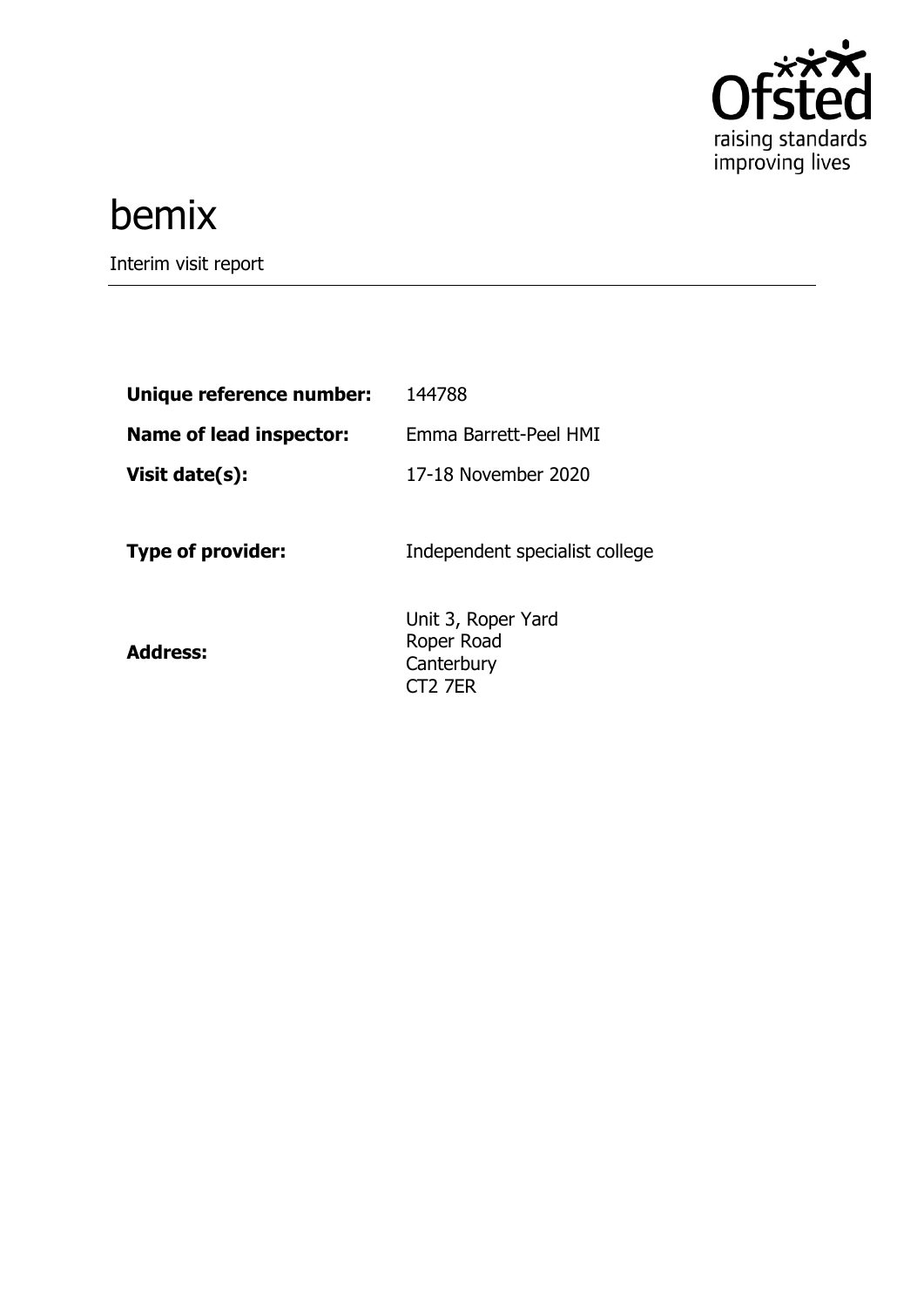

# **Interim visit**

# **Context and focus of visit**

On 17 March 2020, all routine inspections were suspended due to the COVID-19 (coronavirus) pandemic. As part of our phased return to routine inspections, we are carrying out '[interim visits](https://www.gov.uk/guidance/interim-phase-further-education-and-skills-providers#interim-visits)' to further education and skills providers. Interim visits are to help learners, parents, employers and government understand how providers are meeting the needs of learners in this period, including those with high needs and those with special educational needs and/or disabilities.

We intend to return to routine inspection in January 2021 but will keep the exact timing under review.

The focus of these visits is on the themes set out below and the findings are based on discussions with leaders, managers, staff and learners.

Following changes to government guidance and the imposition of COVID-19 lockdown restrictions, we made this visit remotely to reduce pressure on the provider.

## **Information about the provider**

Skillnet Group began operating in 2001 and became bemix in June 2018. It is an independent specialist college. Based in Kent, bemix runs projects which support people with learning difficulties and/or autistic spectrum disorder to learn skills, gain qualifications and become more confident and independent. It works with employers, businesses and services in the local area. It provides supported employment opportunities to students aged 16 to 24 who have education, health and care (EHC) plans and who reside in Swale, Medway and the surrounding areas. At the time of the interim visit, there were 50 learners on a supported internship.

### **What actions are leaders taking to ensure that they provide an appropriate curriculum that responds to the reasonable needs of learners and stakeholders and adapts to changed circumstances?**

Leaders explained how they had adapted the content of the curriculum as a result of the pandemic. For example, they added topics such as COVID-19 awareness training, first aid and keeping safe online to the start of learners' programmes. They felt these changes would help learners understand how to keep safe and improve their readiness for employment. Leaders told us how they moved quickly at the start of COVID-19 restrictions to teach remotely. They explained how this gave learners more structure to their day and motivated them to continue their learning.

Leaders talked about the challenges they and their learners had faced with work placements during the pandemic. Most learners were unable to attend work because employers had closed temporarily or were working from home. Leaders spoke about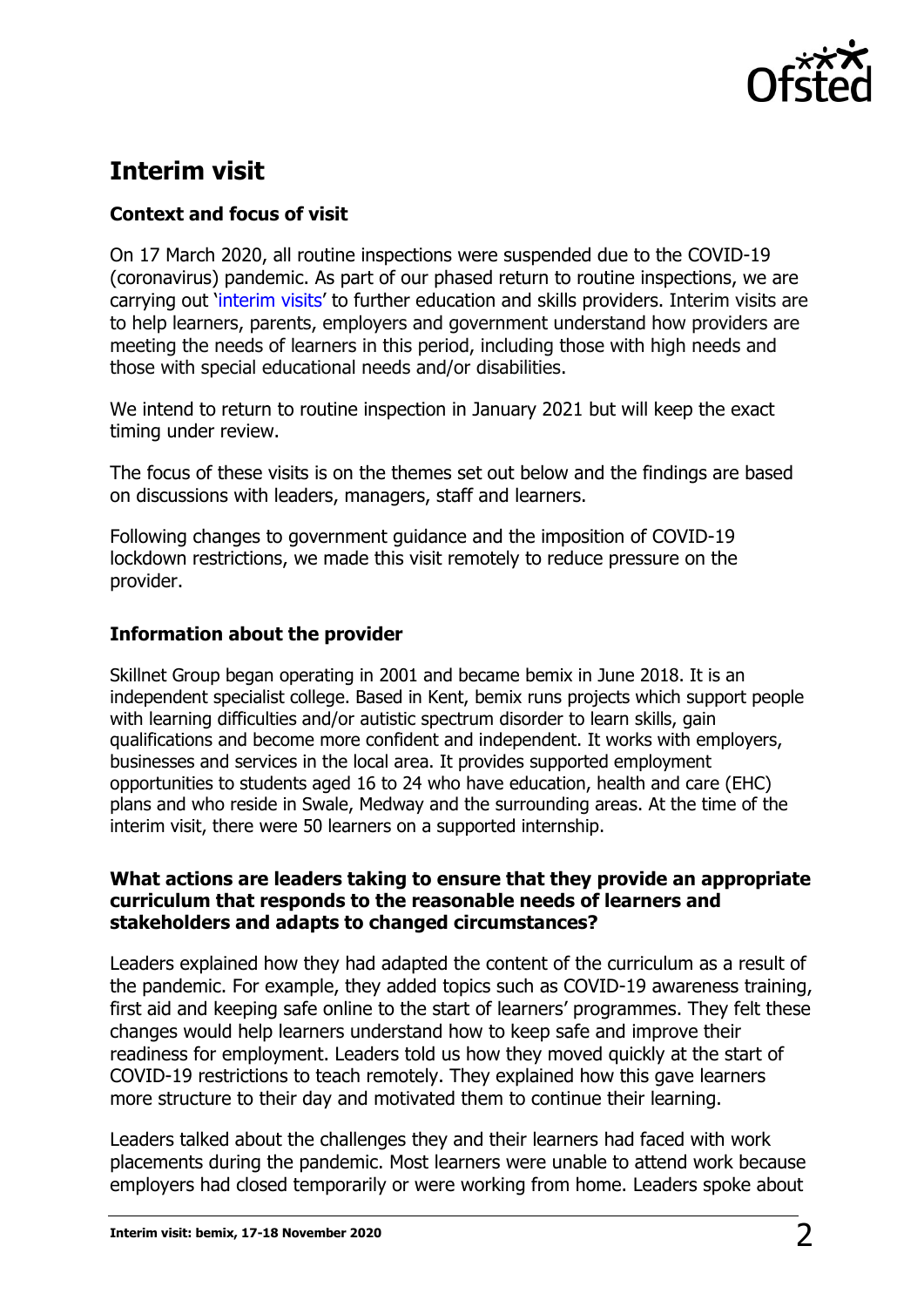

how they had introduced vocational qualifications and a job club. They told us how these changes helped prepare learners to return to work placements and future jobs. Leaders explained how staff developed new work placements for learners in sectors such as healthcare and retail in response to possible changes in employment patterns in the future

Leaders explained how they had worked with employers to support learners unable to complete their work placements before summer. They agreed learners could return for a second year to develop further the skills they needed to secure permanent employment. Employers spoke positively about the support that learners received from work coaches when on work placement.

Leaders told us how they had benefited from their contacts with local groups, charities and other independent specialist colleges. They explained how this helped them to improve resources and share good practice. They spoke about how useful it was to talk to colleagues in other specialist colleges about the challenges they faced.

### **What steps are leaders, managers and staff taking to ensure that the approaches used for building knowledge and skills are appropriate to meet the reasonable needs of learners?**

Staff explained how the initial COVID-19 restrictions increased learners' anxieties and disrupted their routines. They talked about the increased support they gave to learners at this time. Leaders and managers felt that, while a few learners were still very anxious, most had become more resilient during the pandemic.

Leaders and managers explained how they improved staff and learners' technology skills to prepare them for remote teaching and learning. Teachers spoke positively about the 'easy learning' guides developed by leaders that had given them confidence when teaching online.

Teachers talked about the benefits of the move to remote teaching. They spoke about how enthusiastically learners approached online learning. Teachers felt that they met as a group more frequently and shared good practice more easily because of online staff meetings.

Staff recognised that the academic and social progress of some learners had slowed as a result of being away from the classroom. They talked about how they used frequent meetings with learners to identify and fill gaps in their knowledge and skills. Staff talked about the increased time they now spend with learners to help them identify and research employment opportunities and prepare for their next steps.

Staff were pleased that they were able to provide stability and social interaction for learners as a result of returning to face-to-face teaching in September. They commented on learners' high levels of attendance and their motivation to learn. They spoke about how learners valued the regular routine that college gives them. Learners who had been at college earlier in the year spoke with confidence about learning remotely should there be more restrictions to face-to-face teaching.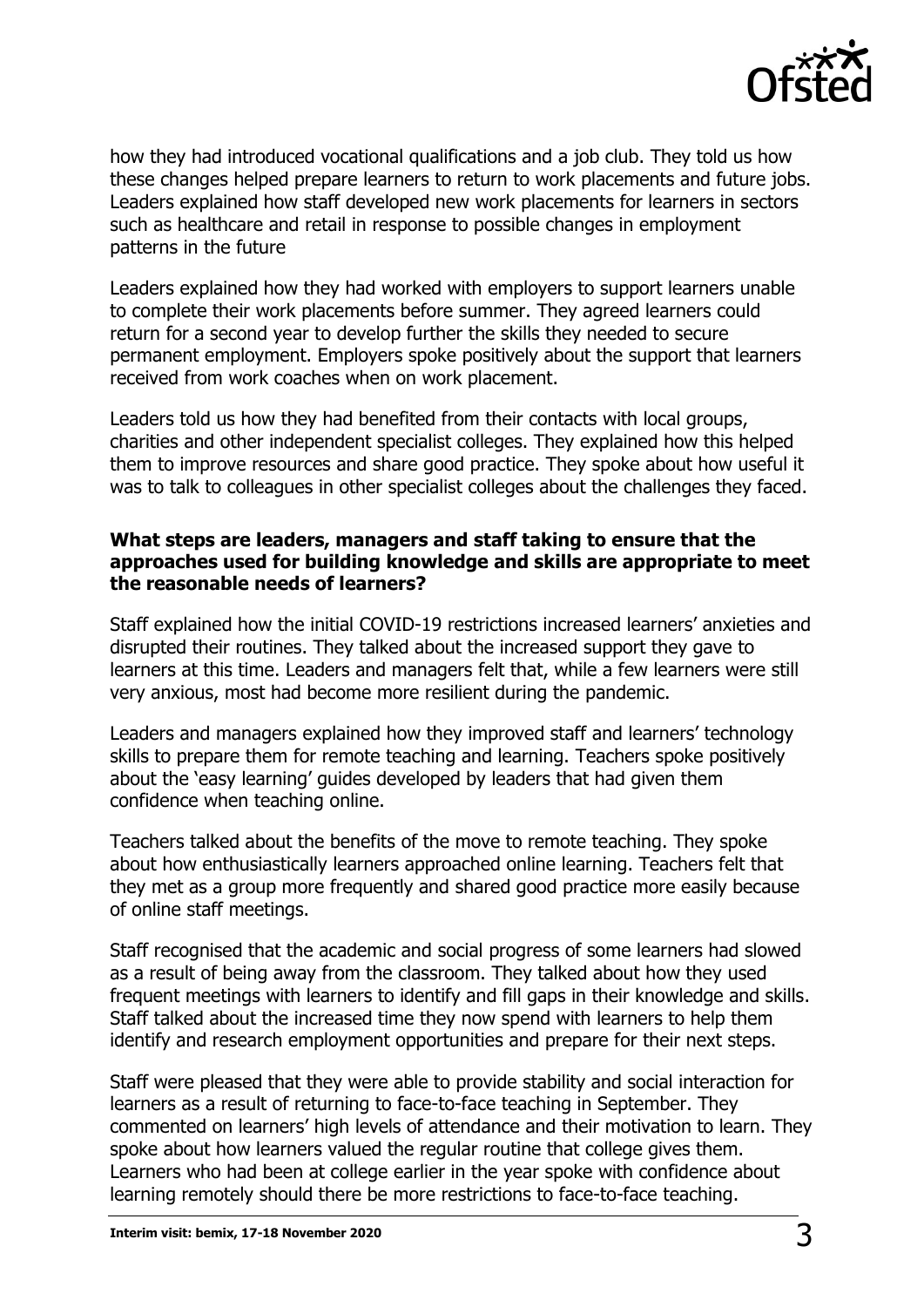

Although learners said that they had enjoyed working remotely, they greatly preferred being in the classroom with their teachers.

#### **How are leaders ensuring that learners are safe and well informed about potential risks, including from online sources?**

Staff talked about the personalised risk assessments they carried out for each learner to check they were safe. They contacted learners quickly at the start of the pandemic to check their well-being and identify the support that they needed to help them to continue with their remote learning safely.

Staff explained the training that learners received during their induction to keep them safe online. They talked about how they help learners use social media safely and report any inappropriate behaviour when online. Staff developed resources to help learners feel safe when using public transport to get to college and their workplace.

Learners we talked with knew how to stay safe at college or when on placement. They felt safe and knew who to contact if they had concerns. They understood how to stay safe online. Learners explained how helpful they had found the counselling sessions that staff had arranged for them.